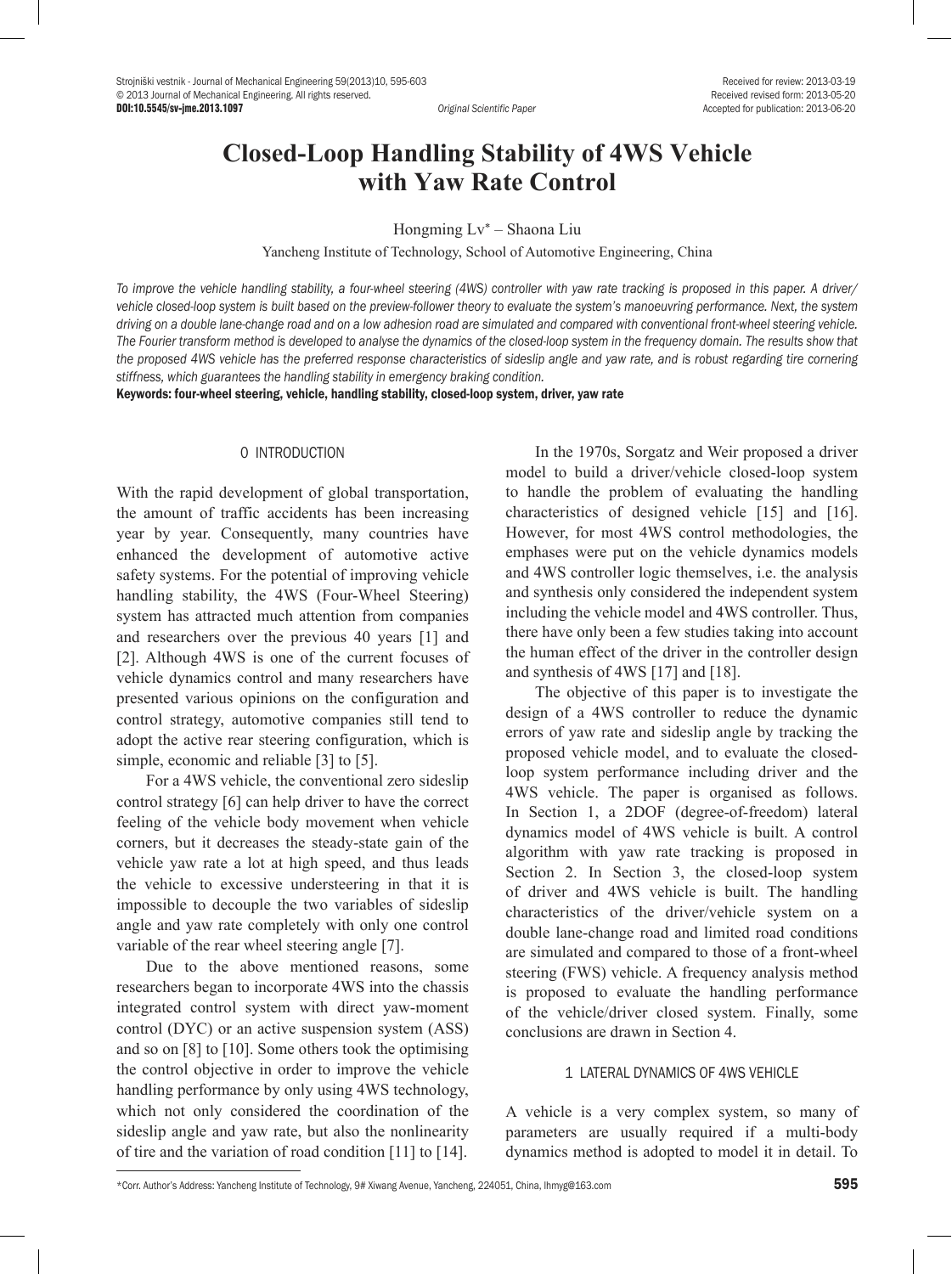minimise the complexity and difficulty of developing a vehicle dynamics control system, it is common to build a relatively simple vehicle model and thus validate the feasibility in the concept design stage.

In order to study the essential vehicle dynamics and simplify the analysis procedure, the influence of roll on lateral motion is assumed to be small and not taken into account in this paper. A 2DOF model containing sideslip and yaw rate, commonly used in vehicle dynamics control, is utilised to study the handling stability of 4WS vehicle, as shown in Fig. 1 [13] and [19].



Fig. 1. *2DOF vehicle lateral dynamic model*

The inertial coordinate system,  $(x_e, y_e, z_e)$  is fixed on the ground, where the  $z_e$  axis represents the direction normal to the  $(x_e, y_e)$  plane. This serves as a reference frame for vehicle motions. The body (chassis) coordinate system, denoted by (*x*, *y*, *z*) with its origin at the CG, is introduced to describe vehicle motion. Next, the chassis system, (*x*, *y*, *z*) is rotated a yaw angle  $\varphi$  with respect to the inertial system  $(x_e, y_e)$ *ze*).

In Fig. 1, *β* and *r* denote the sideslip angle and yaw rate of vehicle at the CG; *m* is the vehicle mass;  $J_z$  is the yaw moment of inertia about its mass centre *z*-axis; *V* denotes the velocity of vehicle; *lf* and *lr* are the distances from the CG (centre of gravity) to the front and rear axles;  $\delta_f$  and  $\delta_r$  denote the steering angles of front and rear wheels;  $\alpha_f$  and  $\alpha_r$ are the slip angles of front and rear tires;  $C_f$  and  $C_r$ denote the lateral stiffnesses of the front and rear tires, respectively.

Only considering lateral and yaw motions, the vehicle dynamic equations can be derived by applying Newton's second law.

Lateral motion:

$$
mV(\dot{\beta} + r) = F_f \cos \delta_f + F_r \cos \delta_r.
$$
 (1)

Yaw motion, or moments about the vertical z-axis through the CG:

$$
J_z \dot{r} = l_f F_f \cos \delta_f - l_r F_r \cos \delta_r.
$$
 (2)

In general, lateral tire force is a non-linear function of the slip angle. In this study, the cornering stiffness for the front (rear) wheel is denoted by  $C_f(C_r)$ and its value depends on the tire-road interaction. As long as the tire slip angle is small, a linear relationship between tire force and slip angle can be justified. Then, the lateral forces generated by the front and rear tires vary linearly with their slip angles.

$$
F_f = C_f \alpha_f \quad \text{and} \quad F_r = C_r \alpha_r. \tag{3}
$$

If the sideslip angle  $\beta$  is small and vehicle velocity *V* varies slowly,  $\alpha_f$  and  $\alpha_r$  will be given by:

$$
\alpha_f = \delta_f - \beta - \frac{l_f}{V}r
$$
 and  $\alpha_r = \delta_r - \beta + \frac{l_r}{V}r$ . (4)

In addition,  $\delta_f$  and  $\delta_r$  are generally small,

$$
\cos \delta_f \approx 1 \quad \text{and} \quad \cos \delta_r \approx 1. \tag{5}
$$

Hence, the vehicle motion equations are expressed by

$$
\begin{cases}\nmV(\dot{\beta}+r) = -2(C_f + C_r)\beta - \frac{2(l_f C_f - l_r C_r)}{V}r \\
+2C_f\delta_f + 2C_r\delta_r \\
J_z\dot{r} = -2(l_f C_f - l_r C_r)\beta - \frac{2(l_f^2 C_f + l_r^2 C_r)}{V}r \\
+2l_f C_f\delta_f - 2l_r C_r\delta_r\n\end{cases} (6)
$$

Define the state vector  $x = \begin{bmatrix} \beta & r \end{bmatrix}^T$ , input vector  $u = \begin{bmatrix} \delta_f & \delta_r \end{bmatrix}^T$  and output vector  $y = \begin{bmatrix} \beta & r \end{bmatrix}^T$ , the vehicle model can be written in the state-space form as follows:

$$
\begin{aligned}\n\dot{x} &= Ax + B\delta_f + E\delta_r \\
y &= Cx\n\end{aligned} \tag{7}
$$

where, the coefficient matrices are:

$$
A = \begin{bmatrix} -\frac{2(C_f + C_r)}{mV} & -\frac{2(l_f C_f - l_r C_r)}{mV^2} - 1\\ -\frac{2(l_f C_f - l_r C_r)}{J_z} & -\frac{2(l_f^2 C_f + l_r^2 C_r)}{J_z V} \end{bmatrix},
$$

$$
B = \begin{bmatrix} \frac{2C_f}{mV} \\ \frac{2C_f}{J_z} \end{bmatrix}, C = \begin{bmatrix} 1 & 0 \\ 0 & 1 \end{bmatrix}, E = \begin{bmatrix} \frac{2C_r}{mV} \\ -\frac{2C_r}{J_z} \end{bmatrix}.
$$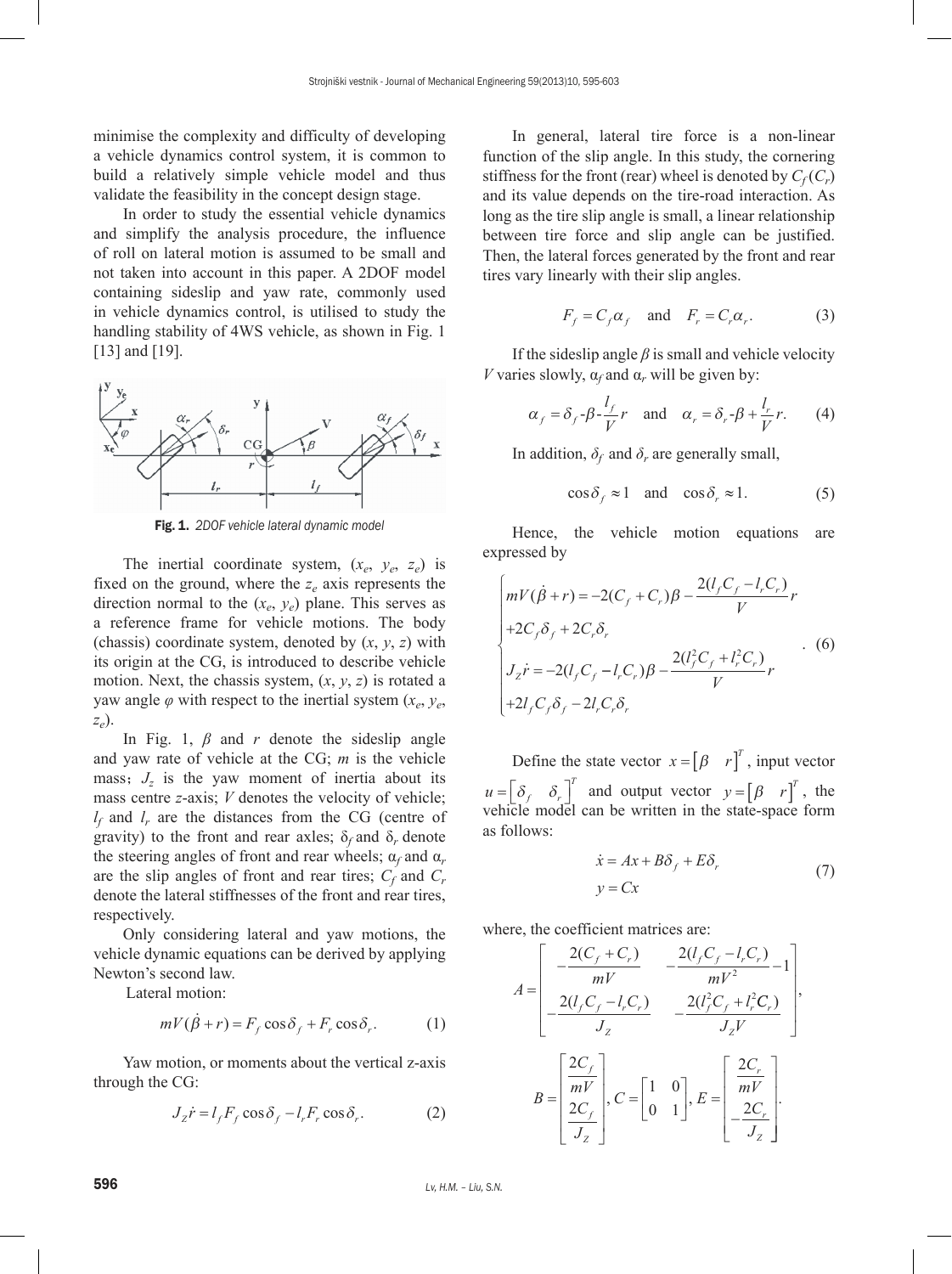## 2 4WS CONTROLLER

One of the main advantages of a 4WS vehicle is that there are more choices to realise the desired handling performance. Proportional control based on steady zero sideslip can improve the vehicle manoeuvrability at low speeds [20]. However, the control strategy may significantly decrease the yaw rate gain in that only one control input is used in the 2DOF system, which is not suitable for the handling of vehicle at high speed. The proposed control objective in this paper is to reduce both the harmonic peak values of yaw rate and sideslip angle as much as possible [13], viz. to improve the vehicle handling stability at high speed while avoid excessive understeer, an optimal controller for 4WS vehicle based on yaw rate tracking is designed as shown in Fig. 2.



Fig. 2. *4WS control system*

The desired reference yaw rate and sideslip angle are first order time lag transfer functions of the steering angle of front wheel, i.e.

$$
r_d = \frac{r_0}{1 + \tau_r s},\tag{8}
$$

$$
\beta_d = \frac{\beta_0}{1 + \tau_\beta s},\tag{9}
$$

where,  $\tau_r$  and  $\tau_\beta$  are the time constants of yaw rate and sideslip angle respectively;  $r_0$  is the steadystate gains of yaw rate of FWS vehicle, and  $\beta_0$  is the corresponding steady-state gains of sideslip angle. They are derived from Eq. (6).

$$
r_0 = \frac{r}{\delta_f} \bigg|_{\text{steady}} = \frac{V/(l_f + l_r)}{1 + \frac{m}{l_f + l_r} \left(\frac{l_f}{2C_r} - \frac{l_r}{2C_f}\right) V^2},\tag{10}
$$

$$
\beta_0 = \frac{\beta}{\delta_f}\Bigg\vert_{\text{steady}} = \frac{1 - \frac{ml_f}{2(l_f + l_r)l_rC_r}V^2}{1 + \frac{m}{l_f + l_r}\left(\frac{l_f}{2C_r} - \frac{l_r}{2C_f}\right)V^2}\frac{l_r}{(l_f + l_r)}.
$$
(11)

The state-space representation of the desired reference vehicle model is given by:

$$
\begin{cases} \dot{x}_d = A_d x_d + B_d \delta_f \\ y_d = C_d x_d \end{cases}
$$
\n(12)

where the state vector  $x_d$  and output vector  $y_d$  are written as follows,  $x_d = \begin{bmatrix} \beta_d & r_d \end{bmatrix}^T$  and  $y_d = \begin{bmatrix} \beta_d & r_d \end{bmatrix}^T$ .

And the coefficient matrices are:

$$
A_d = \begin{bmatrix} A_{d1} & A_{d2} \end{bmatrix} = \begin{bmatrix} -\frac{1}{\tau_\beta} & 0 \\ 0 & -\frac{1}{\tau_r} \end{bmatrix},
$$
\n
$$
B_d = \begin{bmatrix} B_{d1} \\ B_{d2} \end{bmatrix} = \begin{bmatrix} \beta_0 \\ r_0 \end{bmatrix}, \quad C_d = \begin{bmatrix} 1 & 0 \\ 0 & 1 \end{bmatrix}.
$$

The physical interpretation of this control algorithm is that when the front wheel is steered, the yaw rate is measured and compared with an ideal yaw rate response  $r_d$ . Next, the rear wheel steering angle is controlled by controller *K*.

$$
\delta_r = K \cdot (r_d - r). \tag{13}
$$

In order to make the outputs of an actual vehicle to follow the outputs of desired model, the error variables are defined as  $e_{\beta} = \beta_d - \beta$ ,  $e_r = r_d - r$  while the state vector  $\hat{x} = \begin{bmatrix} \beta & r & e_{\beta} & e_r \end{bmatrix}^T$  and output vector  $\hat{y} = \begin{bmatrix} e_{\beta} & e_{r} \end{bmatrix}^T$ . Note that only  $e_r$  is used to control the system directly, and *eβ* is used to optimise the controller in the design stage. The equivalent state equations of 4WS vehicle including the controller *K* are obtained from Eqs.  $(7)$ ,  $(12)$  and  $(13)$ .

$$
\begin{cases}\n\hat{\dot{x}} = \hat{A}\hat{x} + \hat{B}\delta_f \\
\hat{y} = \hat{C}\hat{x}\n\end{cases}
$$
\n(14)

where

$$
\hat{A} = \begin{bmatrix} A & 0 & K \cdot E \\ A_d - A & A_{d1} & A_{d2} - K \cdot E \end{bmatrix},
$$
\n
$$
\hat{B} = \begin{bmatrix} B \\ B_d - B \end{bmatrix}, \quad \hat{C} = \begin{bmatrix} 0 & 0 & 1 & 0 \\ 0 & 0 & 0 & 1 \end{bmatrix}.
$$

For the above standard output feedback problem, the controller  $K$  can be designed according to optimal control theory or the H∞ control theory, etc.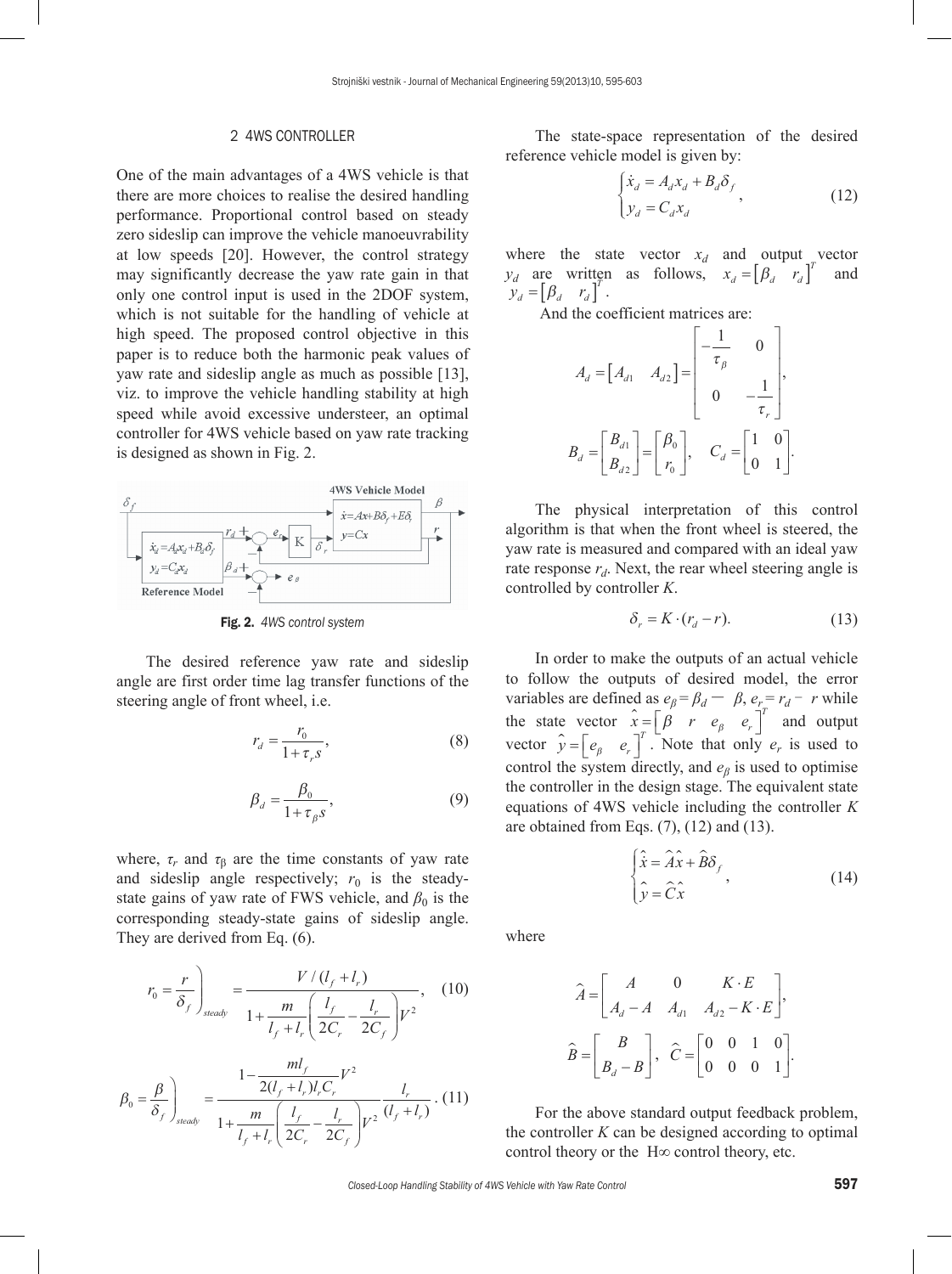To minimise all the harmonic peak values of vehicle yaw rate and sideslip angle while not decreasing the steady-state response gain of yaw rate, a H∞ optimal controller is designed. The mathematic expression is described as,

$$
\min J = : \|WS\|_{\infty},\tag{15}
$$

where the weight  $W = [w_B \ w_r]$ ; *S* is the sensitivity function matrix of  $\beta$  and  $r$  to  $\delta_f$ .

$$
S = \begin{bmatrix} e_{\beta} & e_{r} \end{bmatrix}^{T} = \hat{C}(sI - \hat{A})^{-1}\hat{B}.
$$
 (16)

It is noted that the weight *W* is mainly dependent on the experience and experiment. However, it is also found that the values of  $w_\beta$  and  $w_r$  are related closely to  $e_\beta$  and  $e_r$  in that the sensitivities of them to controller *K* are quite different.

### 3 CLOSED-LOOP HANDLING STABILITY OF 4WS VEHICLE

# 3.1 Modelling of Closed-Loop System including Driver and Vehicle

Modelling the driver/vehicle closed-loop system has been a subject of research since the 1970s [15] and [16]. The driver's use of visual information in controlling the direction of a vehicle is obviously very significant and has been investigated extensively. There is a general consensus that control occurs at two levels [21] and [22]: preview control (openloop feedforward), in which the driver anticipates the path ahead and makes an appropriate steering action based on knowledge of the vehicle dynamics; and compensatory control (closed-loop feedback), in which the driver compensates for errors in the preview control and for disturbances. The compensatory task involves the human operator controlling a system to minimise an error.

Guo presented an algorithm to perform the modelling of the closed-loop driver/vehicle directional control system from a mathematical point of view, i.e. preview follower theory, which can be used to

determine the main frame and all parameters of the system. The driver/vehicle closed-loop system mode is built as shown in Fig. 3.  $T_p$  denotes the driver's lead time constant;  $C_0$  represents the driver's compensatory gain, and equals to the reciprocal of the steady-state lateral acceleration gain;  $T_c$  is the driver's correction time constant;  $t_d$  is the driver's cognitive time delay;  $T<sub>h</sub>$  is a first-order lag time constant which represents the driver's neuromuscular time delay [23].

Ashkens and McRuer stated that the driver's delay time constants of  $t_d$  and  $T_h$  have nothing to do with the characteristics of vehicles and usually take the values about  $t_d = 0.2$  s and  $T_h = 0.1$  s while  $C_0$ ,  $T_p$ , and  $T_c$  depend on the vehicle characteristics, and driver experience [24].

On the basis of the previous investigation [23], Guo promoted the further work of driver model parameter identification by utilising a car driver simulator and presented the parameter's reference range [25]:  $T_p \in [0.58, 2.072]$ ,  $T_c \in [0.02, 2.76]$ ,  $t_d \in [0.17, 0.53], T_h \in [0.08, 0.36].$ 

The vehicle model in Fig. 3 is rebuilt by defining new state variables  $\left[\beta r \varphi y\right]^T$  and output variables  $[\beta r y]^T$  while  $\delta_f$  and  $\delta_r$  are control variables. The yaw rate *r* is the differential of yaw angle *φ*.

$$
r = \dot{\varphi}.\tag{17}
$$

According to the vehicle dynamic characteristic shown in Fig. 1, the vehicle lateral velocity  $\dot{v}$  can be deduced as,

$$
\dot{y} = V \sin(\beta + \varphi) \approx V(\beta + \varphi). \tag{18}
$$

The new matrixes *A*, *B*, *C* and *E* of state equations are rewritten as following,

$$
A = \begin{bmatrix} -\frac{2(C_f + C_r)}{mV} & -\frac{2(l_f C_f - l_r C_r)}{mV^2} - 1 & 0 & 0\\ -\frac{2(l_f C_f - l_r C_r)}{J_z} & -\frac{2(l_f^2 C_f + l_r^2 C_r)}{J_z V} & 0 & 0\\ 0 & 1 & 0 & 0\\ V & 0 & V & 0 \end{bmatrix},
$$



Fig. 3. *Closed-loop system including driver and vehicle*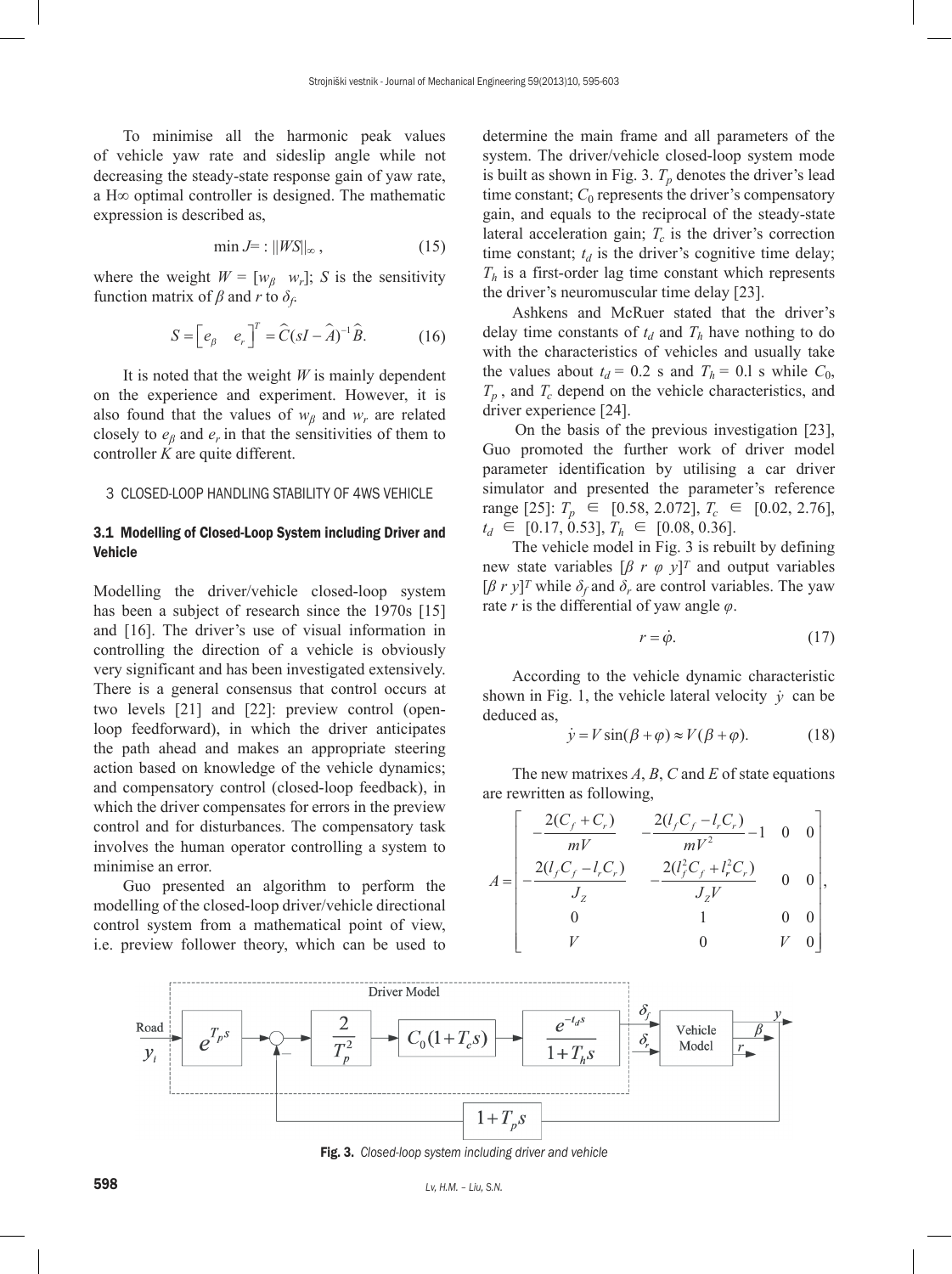

The test parameters of a Buick LeSabre, a fullsize sedan, are used to build the vehicle model [26] while the driver handling parameter ranges presented by Guo [23] and [25] are referred and synthesised to build the driver model. The key parameters of driver/ vehicle system are summarised in Table 1.

Table 1. *Parameters of the driver/vehicle system*

| Parameter                                          | Value                  |
|----------------------------------------------------|------------------------|
| Vehicle mass ( <i>m</i> )                          | 1740 kg                |
| Yaw inertia $(J_z)$                                | 3214 kg·m <sup>2</sup> |
| Front axle to CG $(l_f)$                           | $1.058 \text{ m}$      |
| Rear axle to CG $(lr)$                             | $1.756 \text{ m}$      |
| Front tire cornering stiffness $(C_i)$             | 29000 N/rad            |
| Rear tire cornering stiffness $(C_r)$              | 60000 N/rad            |
| Reference yaw rate time lag $(\tau_c)$             | $0.1$ s                |
| Reference sideslip angle time lag $(\tau_{\beta})$ | $0.1$ s                |
| Driver's lead time $(Tn)$                          | 1 <sub>s</sub>         |
| Driver's compensatory gain $(C_0)$                 | 1.7 s2/m               |
| Driver's correction time $(T_c)$                   | 0.2s                   |
| Driver's cognitive time delay $(t_d)$              | $0.28$ s               |
| Driver's neuromuscular time delay $(T_h)$          | $0.1$ s                |

#### 3.2 Simulation of Double Lane-Change Manoeuvre

A double lane-change manoeuvre is a typical driving condition and commonly used to estimate vehicle handling performance. In this paper, it is adopted to simulate the lateral dynamics for both the 4WS and FWS vehicles at a speed of 30 m/s, see Fig. 4. The behaviour of front wheel steering angles of them during the manoeuvring process is given as shown in Fig. 5.

The trajectories of both vehicles are similar to the actual steering process, which proves the validity of the simulation. The steering angles of them are also very similar, which shows the simulation results of FWS and 4WS vehicles have comparability because they are at the same input condition.

Their sideslip angle and yaw rate responses on a double lane-change road are compared in Fig. 6. When a 4WS vehicle is cornering, the maximum





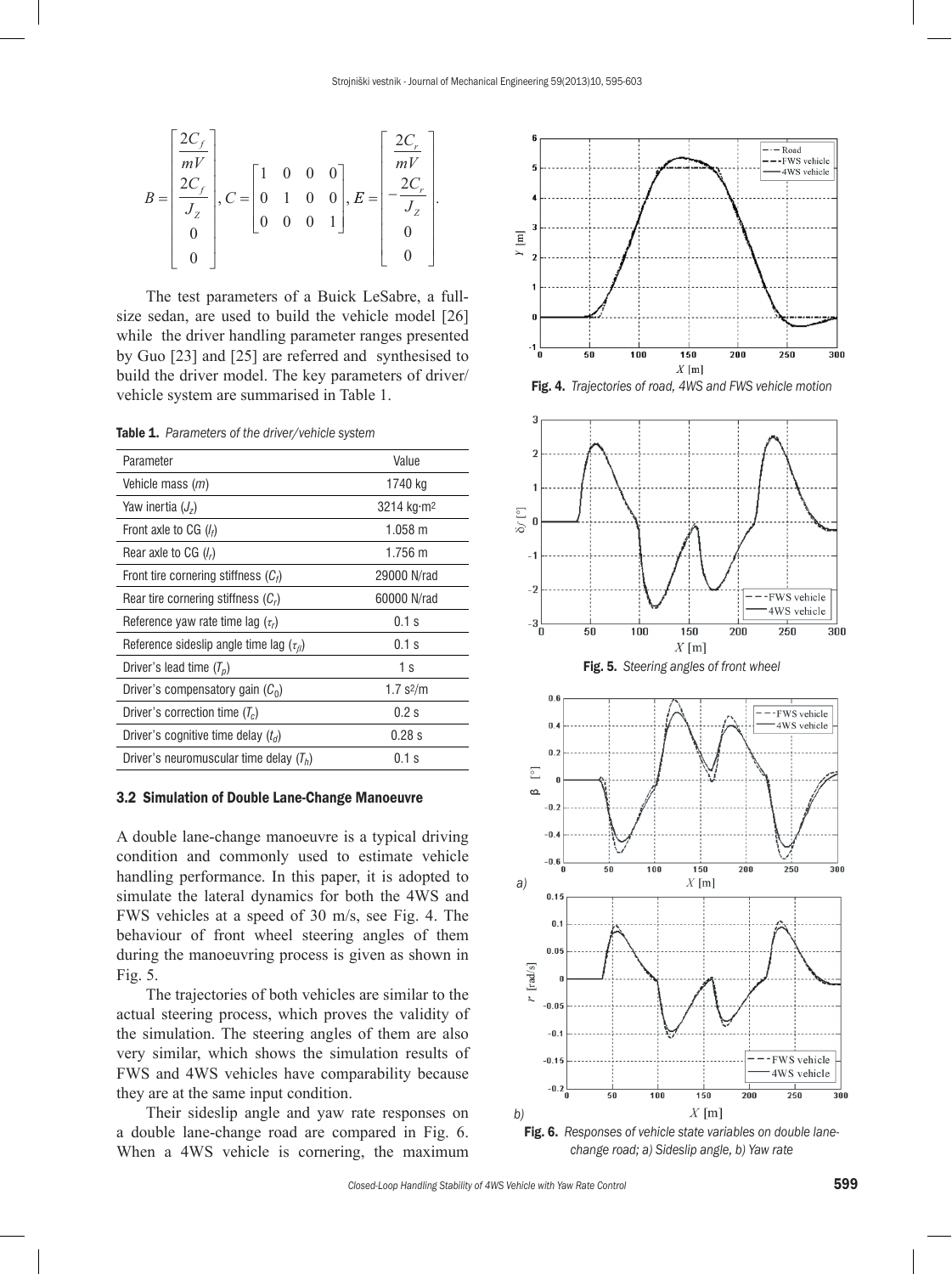sideslip angle, compared to FWS vehicle, is obviously reduced while the maximum yaw rate is decreased to a certain extent.

The relationships of  $\beta$  and *r* to  $\delta_f$  of both 4WS and FWS vehicles at a speed of 30 m/s are compared in Fig.7.

The response curves of 4WS and FWS are similar to each other, but the maximum values of sideslip angle and yaw rate of 4WS vehicle are smaller than those of FWS vehicle, as the same in Fig. 6. Therefore, the time responses indicate that 4WS can improve the vehicle's dynamic handling behaviour to make the vehicle easier to drive at high speeds.



*a)* β *-* δ*f , b) r -* δ*<sup>f</sup>*

# 3.3 Analysis of Closed-Loop System in the Frequency Domain

Though a double lane-change road is usually described its length in space, it can also be converted by time if the road length is divided by vehicle velocity. Thus, for a closed-loop system including driver and vehicle, the road is the time input signal while β and *r* are the outputs. It is known that the system transfer function is so complex that it cannot be written in a simple format. There is a direct way to obtain the system transfer function: the Fourier Transform method is used to the input and output variables in the simulation.

$$
H(j\omega) = \frac{Y(\omega)}{X(\omega)} = \frac{F[y(t)]}{F[x(t)]} = \int_{0}^{\infty} \frac{y(t)e^{-j\omega t}dt}{\int_{0}^{\infty} x(t)e^{-j\omega t}dt}.
$$
 (19)

Here,  $H(j\omega)$  is the system transform function;  $X(\omega)$  and  $Y(\omega)$  are the input and output expressed by frequency;  $x(t)$  and  $y(t)$  are the input and output by time, respectively. Based on the above theory, the closed-loop dynamic characteristics in the frequency domain can be obtained by FFT (Fast Fourier Transform).

The dynamic characteristics of closed-loop system in frequency domain are depicted in Figs. 8 and 9.

The figures show that the resonances of driver/ vehicle closed-loop system mainly lie in the middle frequency range between 1~20 rad/s. The important natural frequencies, caused by vehicle and driver characteristics, are 1.5, 3, 4.5, 6.3, 8 and 9.4 rad/s, individually. They also indicate that the proposed 4WS controller is equivalent to a mid-pass filter for the driver/ vehicle closed-loop system. Compared to the FWS vehicle, the sideslip angle resonance peak values of the 4WS vehicle are decreased distinctly. The second resonance peak value is decreased is from 0.88 to 0.7 deg, the third is from 0.85 to 0.55 deg, and the fourth decreases especially, from 1.1 to 0.57 deg, respectively.

The yaw rate resonance peak values of 4WS vehicle are also decreased. The third peak value is decreased from 0.17 to 0.15 rad/s while the fourth is from 0.25 to 0.18 rad/s.

In fact, the closed-loop handling stability evaluation is still developing and not effectively applied for the variation of driver's subjective properties. It is meaningful to evaluate the handling stability of a developing vehicle by utilising the resonance frequency analysis method to the driver/ vehicle closed-loop system.

#### 3.4 Simulation of Emergency Braking Condition

Many traffic accidents occur in condition of emergency braking, which lead to the vertical loads of front and rear tires changing greatly. According to the lateral properties of tires, the equivalent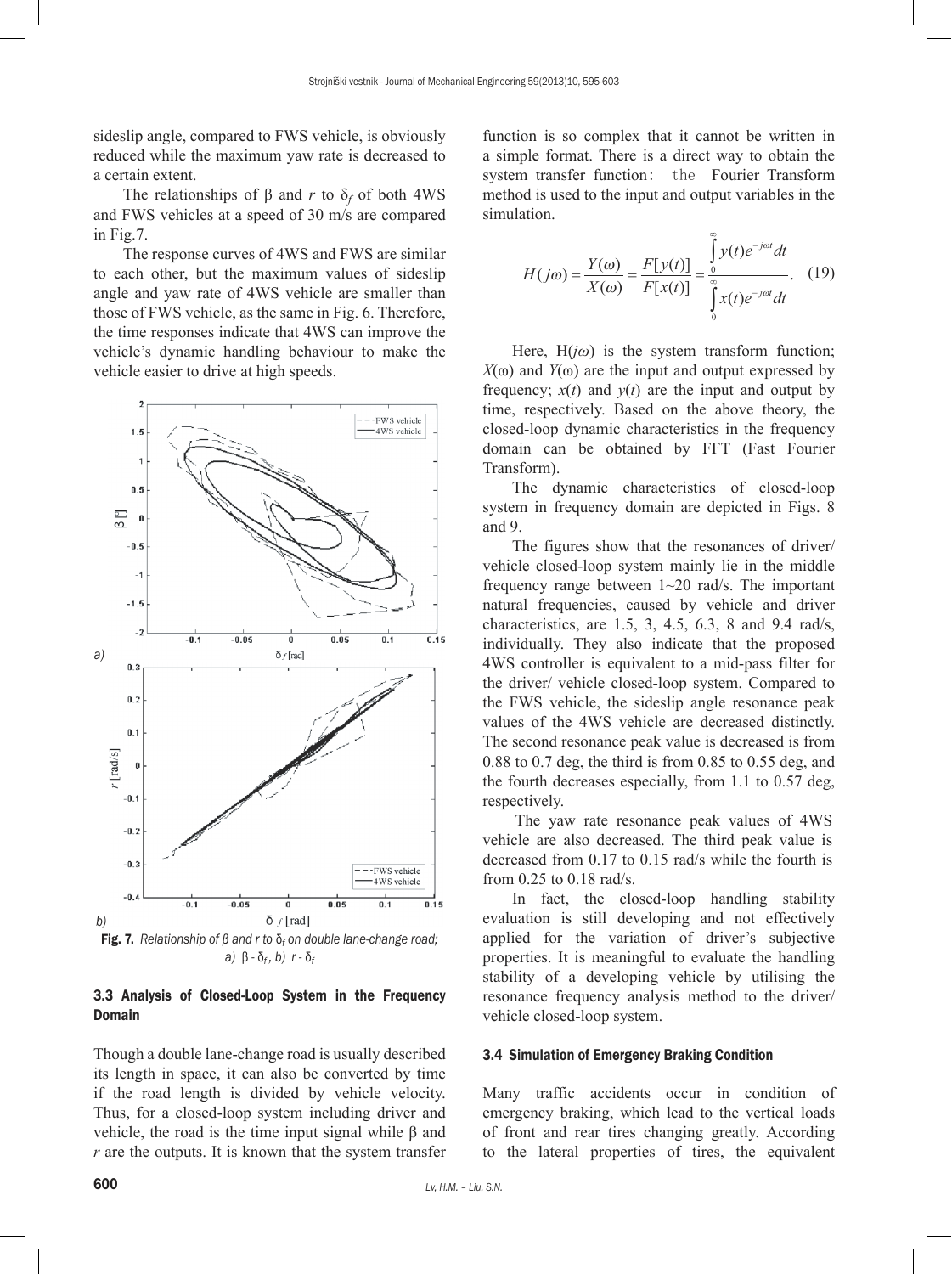

cornering stiffness of the front tire increases while the rear decreases, which reduces the vehicle's natural frequency and increases the response peak value of each state variable. Thus the handling stability of the vehicle is deteriorated, and the vehicle may be out of control.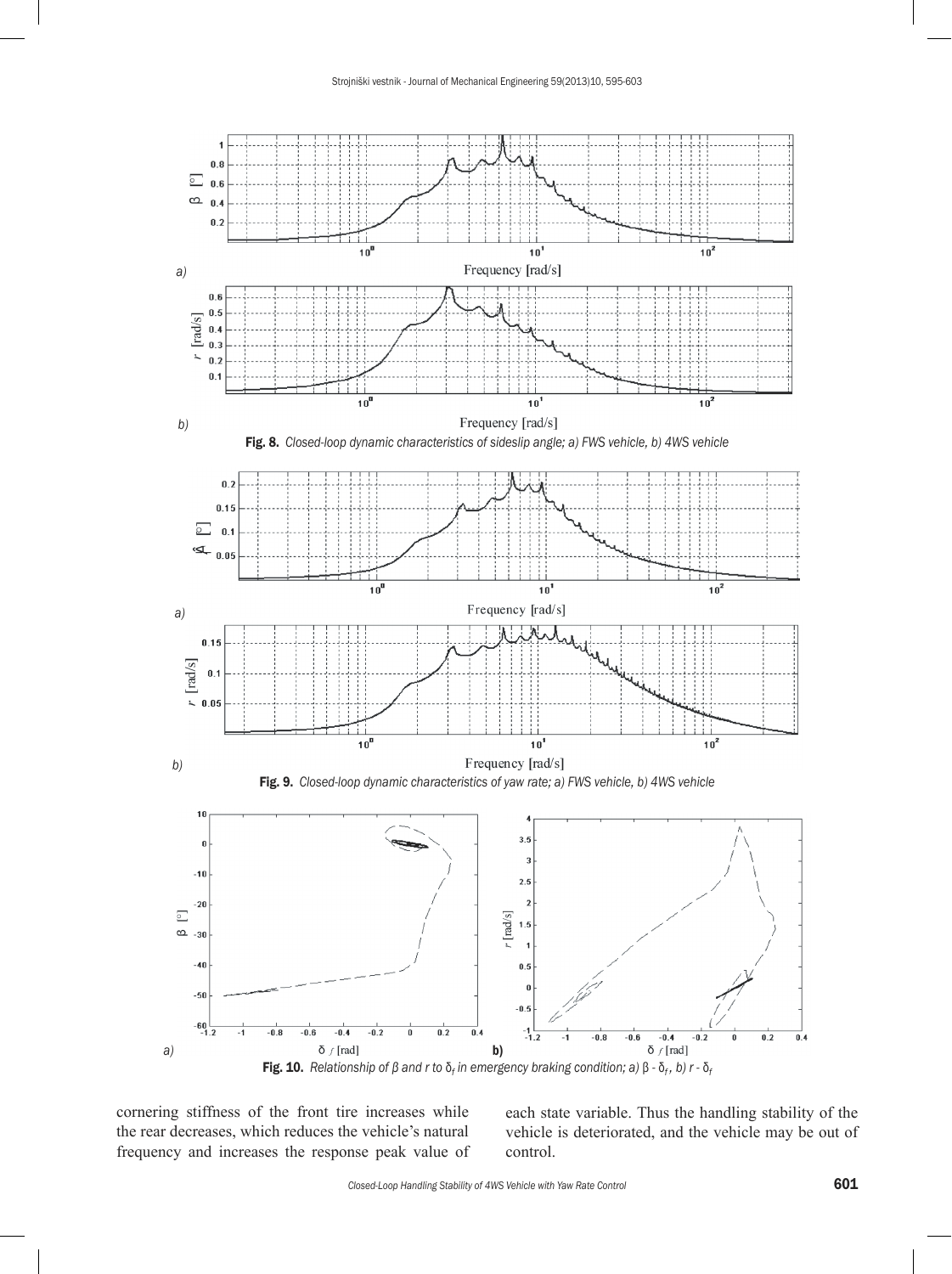To simplify the study, it is assumed that the cornering stiffness of rear tire decreases by 50% [8]. The closed-loop systems of 4WS and FWS vehicles on a double lane-change road are simulated and the relationships of state variables are shown in Fig. 10.

When both types of vehicle are steered in such emergency braking condition, all the responses of FWS vehicle exceed the stable region while the 4WS vehicle still has the original characteristics, which shows that the 4WS vehicle is robust to the variation of tire cornering stiffness, and thus guarantees preferable handling stability.

## 4 CONCLUSIONS

According to the lateral dynamics simulation of a driver/vehicle closed-loop system on a double lanechange road, the 4WS vehicle with yaw rate tracking control has the following advantages.

It can track the referenced sideslip angle and yaw rate, and thus improves vehicle handling stability.

It has a preferable robustness to tire cornering stiffness. The vehicle can remain stable even in emergency braking condition.

Though the resonance frequency analysis of driver/vehicle closed-loop system is still in development, it may be an effective method to study the handling stability of vehicle.

# 5 ACKNOWLEDGEMENT

This work was supported in part by the National Science Foundation of China (Grant No. 50575041).

## 6 REFERENCES

- [1] Pasternack, S. (1973). Some modern control aspects of automatically steered vehicles. *ASME Paper*, no. 73-ICT-54.
- [2] Tadahiko, T., Noritaka, Y., Shigeki, F. (1986). Improvement of vehicle dynamics by vehicle-speedsensing four-wheel steering system. *SAE Paper*, no. 860624, [DOI:10.4271/860624](http://dx.doi.org/10.4271/860624).
- [3] Fujita, K., Ohashi, K., Fukatani, K. (1998). Development of active rear steer system applying H∞-μ synthesis, *SAE Paper*, no. 981115, [DOI:10.4271/981115.](http://dx.doi.org/10.4271/981115)
- [4] Pascali, L., Gabrielli, P., Caviasso, G. (2003). Improving vehicle handling and comfort performance using 4WS. *SAE Paper*, no. 2003-01-0961, [DOI:10.4271/2003-01-](http://dx.doi.org/10.4271/2003-01-0961) [0961.](http://dx.doi.org/10.4271/2003-01-0961)
- [5] Topping, R. (2012). Understeer concepts with extensions to four-wheel steer, active steer, and time transients. *SAE International Journal of Passenger Cars- Mechanical System*, vol. 5, no. 1, p. 167-186, [DOI:10.4271/2012-01-0245.](http://dx.doi.org/10.4271/2012-01-0245)
- [6] Sano, S., Furukawa, Y., Shiralshl, S. (1986). Four wheel steering with rear wheel steer angle controlled as a function of steering wheel angle. *SAE Paper*, no. 860625, [DOI:10.4271/860625.](http://dx.doi.org/10.4271/860625)
- [7] Marino, R., Scalzi, S. (2010). Asymptotic sideslip angle and yaw rate decoupling control in four-wheel steering vehicles. *Vehicle System Dynamics*, vol. 48, no. 9, p. 999-1019, [DOI:10.1080/00423110903248686](http://dx.doi.org/10.1080/00423110903248686).
- [8] Nagai, M., Hirano, Y., Yamanaka, S. (1997). Integrated control of active rear wheel steering and direct yaw moment. *Vehicle System Dynamics*, vol. 27, no. 5, p. 357-370, [DOI:10.1080/00423119708969336.](http://dx.doi.org/10.1080/00423119708969336)
- [9] Song, J. (2012). Integrated control of brake pressure and rear-wheel steering to improve lateral stability with fuzzy logic. *International Journal of Automotive Technology*, vol. 13, no. 4, p. 563-570, [DOI:10.1007/](http://dx.doi.org/10.1007/s12239-012-0054-z) [s12239−012−0054−z.](http://dx.doi.org/10.1007/s12239-012-0054-z)
- [10] Shen, X.M., Yu, F. (2008). Design and analysis of an H∞ integrated control system consisting of active suspension and four-wheel steering. *International Journal of Vehicle Autonomous Systems*, vol. 6, no. 3-4, p. 342-360, [DOI:10.1504/IJVAS.2008.023591.](http://dx.doi.org/10.1504/IJVAS.2008.023591)
- [11] Yin, G.D., Chen, N., Wang, J.X, Wu, L.Y. (2011). A study on μ-synthesis control for four-wheel steering system to enhance vehicle lateral stability. *Journal of Dynamic Systems, Measurement, and Control*, vol. 133, no. 1, p. 1-6, [DOI:10.1115/1.4002707.](http://dx.doi.org/10.1115/1.4002707)
- [12] Hiraoka, T., Nishihara, O., Kumamoto, H. (2004). Model-following sliding mode control for active four-wheel steering vehicle. *Review of Automotive Engineering*, vol. 25, no. 3, p. 305-313.
- [13] Lv, H.M., Chen, N., Li, P. (2004). Multi-objective H $\infty$ optimal control for four-wheel steering vehicle based on yaw rate tracking. *Proceedings of the Institution of Mechanical Engineers, Part D: Journal of Automobile Engineering,* vol. 218, no. 10, p. 217-223, [DOI:10.1177/095440700421801006.](http://dx.doi.org/10.1177/095440700421801006)
- [14] Yaniv, O. (1997). Robustness to speed of 4WS vehicles for yaw and lateral dynamics. *Vehicle System Dynamics*, vol. 27, no. 4, p. 221-234, [DOI:10.1080/00423119708969329](http://dx.doi.org/10.1080/00423119708969329).
- [15] Sorgatz, U. (1975). Simulation of directional behaviour of road vehicles. *Vehicle System Dynamics*, vol. 5, no. 1/2, p. 47-66, [DOI:10.1080/00423117508968405.](http://dx.doi.org/10.1080/00423117508968405)
- [16] Weir, D., DiMarco, R.J., McRuer, D.T. (1977). *Evaluation and Correlation of Driver/Vehicle Data: Summary Report. NHTSA Report STI-TR-1068-1-VOL-1*, National Highway Traffic Safety Administration, Washington.
- [17] Bourmistrova, A., Simic, M., Hoseinnezhad, R., Jazar, R. (2011). Autodriver algorithm. *Journal of Systemics, Cybernetics and Informatics*, vol. 9, no. 1, p. 59-66.
- [18] Canale, M., Fagiano, L. (2008). Stability control of 4WS vehicles using robust IMC techniques. V*ehicle System Dynamics*, vol. 46, no. 11, p. 991-1011, [DOI:10.1080/00423110701790723](http://dx.doi.org/10.1080/00423110701790723).
- [19] Genta, G. (2003). *Motor Vehicle Dynamics.* World Scientific, Singapore.